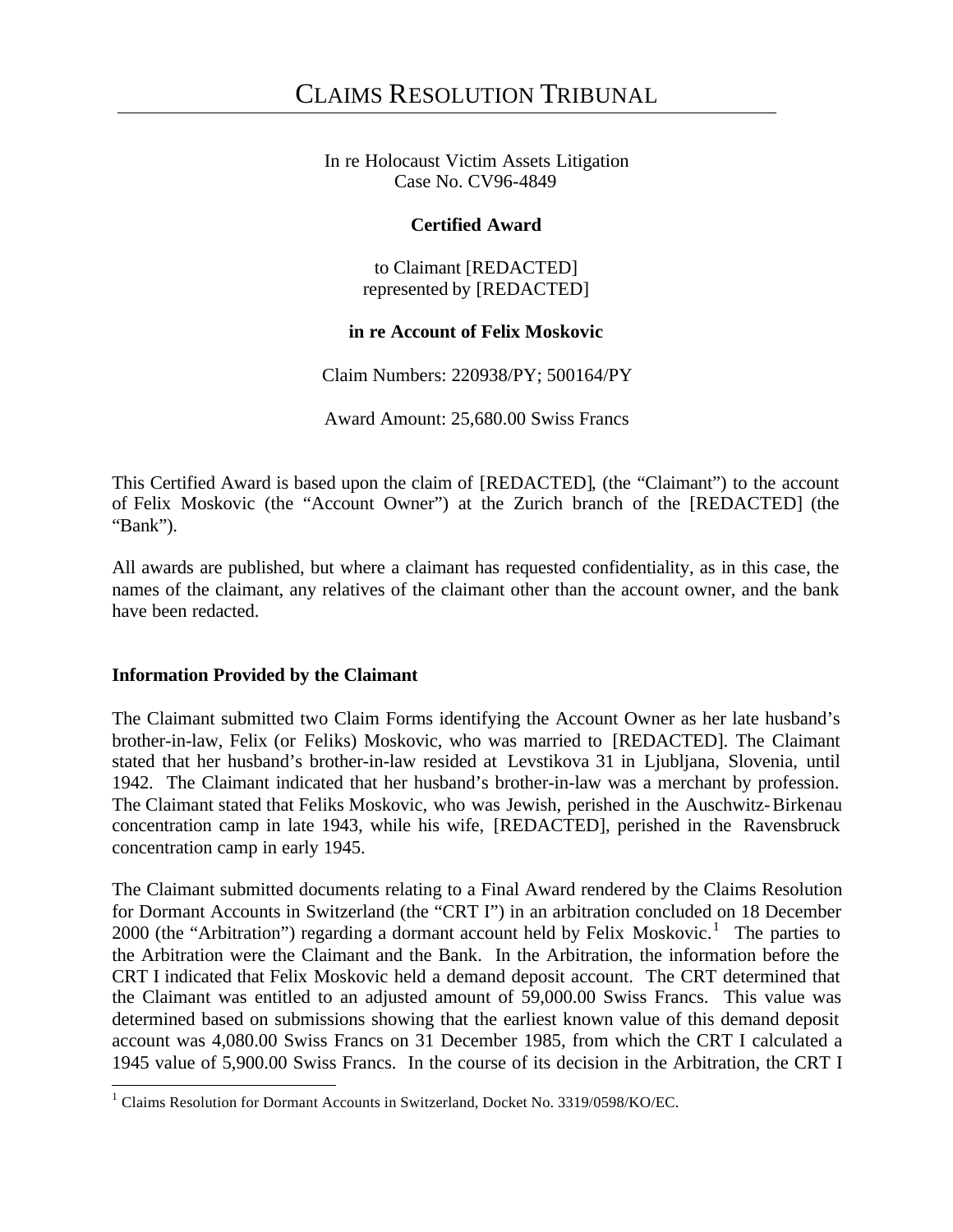referred to information it had received from the Bank, relating to the possibility of the existence of another account. Consequently, the name Felix Moskovic was published on the 2001 List of Swiss Bank Accounts determined by the Independent Committee of Eminent Persons ("ICEP") as to probably being a victim of Nazi persecution. The Claimant is now claiming this additional account.

In addition, the Claimant submitted a deed of inheritance in which the Claimant's late husband, [REDACTED], is named as the sole heir to the estate of Feliks Moskovic. The Claimant also submitted her marriage certificate, which indicates that she was married to [REDACTED], as well as her husband's death certificate, which indicates that [REDACTED] died on 4 December 1972 in Zagreb, Yugoslavia.

The Claimant indicated that she was born on 26 November 1902 in Kimle, Hungary.

The Claimant previously submitted an ATAG Ernst & Young claim form in 1998, asserting her entitlement to a Swiss bank account owned by Feliks Moskovic of Ljubljana, Yugoslavia.

## **Information Available in the Bank Records**

The bank records consist of a power of attorney form and a signature sample form, both dated 28 July 1931, as well as an extract from a ledger entry relating to a 1962 survey of dormant accounts belonging to missing foreigners or foreigners who were persecuted on political, religious or racist grounds (the "1962 Survey"). In addition, there are also printouts from the Bank's database. According to these records, the Account Owner was Felix Moskovic and the Power of Attorney Holder was [REDACTED], who both resided in Ljubljana, Yugoslavia. The bank records indicate that the Account Owner held a demand deposit account denominated in Sterling Pounds that was opened in 1931.<sup>2</sup> The bank records do not show when the account at issue was closed, or to whom it was paid, nor do these records indicate the value of this account.

The auditors who carried out the investigation of this bank to identify accounts of Victims of Nazi Persecution pursuant to instructions of ICEP did not find this account in the Bank's system of open accounts, and they therefore presumed that it was closed. These auditors indicated that there was no evidence of activity on this account after 1945, and that the Account Owner was not registered in the 1962 Survey. There is no evidence in the bank records that the Account Owner, the Power of Attorney Holder, or their heirs closed the account and received the proceeds themselves.

l

 $2^2$  The CRT notes that this account is not the same one as awarded in the Arbitration.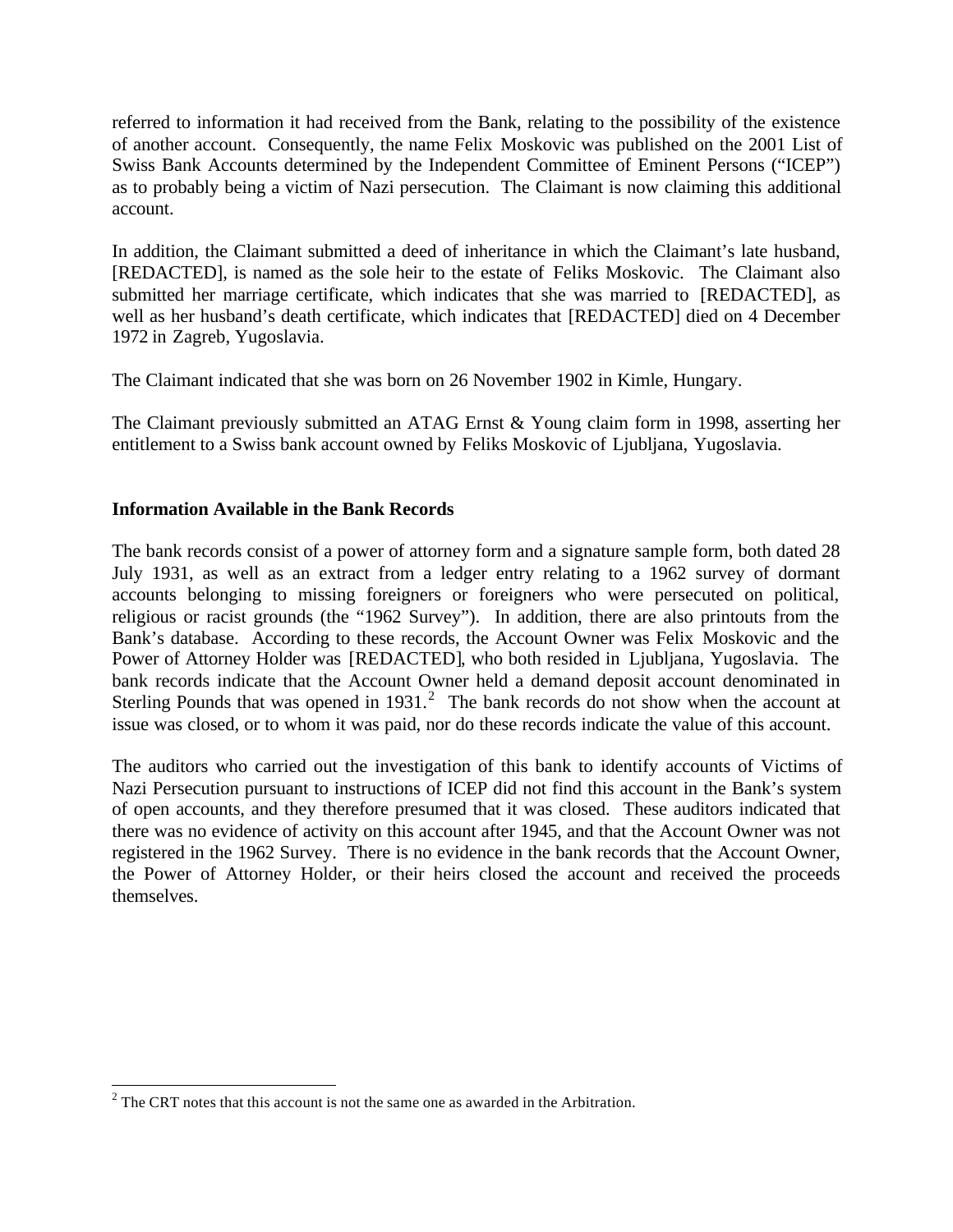## **The CRT's Analysis**

## Joinder of Claims

According to Article 37(1) of the Rules Governing the Claims Resolution Process, as amended (the "Rules"), claims to the same or related accounts may be joined in one proceeding at the CRT's discretion. In this case, the CRT determines it appropriate to join the two claims of the Claimant in one proceeding.

## Identification of the Account Owner

The Claimant has plausibly identified the Account Owner. The name of her husband's brotherin-law and his city of residence match the published name and city of residence of the Account Owner. The Claimant identified her sister-in-law's name and city of residence, which match unpublished information about the Power of Attorney Holder contained in the bank records. In addition, an identification of the Account Owner as the owner of an account at the Bank was previously made by the CRT I, therefore it is plausible that the Account Owner in this case is the same person.

The CRT notes that the Claimant filed an ATAG Ernst & Young claim form in 1998, asserting her entitlement to a Swiss bank account owned by Feliks Moskovic, prior to the publication in February 2001 of the list of accounts determined by ICEP to be probably or possibly those of Victims of Nazi Persecution (the "ICEP List"). This indicates that the Claimant has based her present claim not simply on the fact that an individual identified on the ICEP List as owning a Swiss bank account bears the same name as her relative, but rather on a direct family relationship that was known to her before the publication of the ICEP List. It also indicates that the Claimant had reason to believe that her relative owned a Swiss bank account prior to the publication of the ICEP List. This supports the credibility of the information provided by the Claimant. The CRT also notes that there are no other claims to this account.

## Status of the Account Owner as a Victim of Nazi Persecution

The Claimant has made a plausible showing that the Account Owner was a Victim of Nazi Persecution. The Claimant stated that the Account Owner was Jewish, and that he perished in the Auschwitz-Birkenau concentration camp.

## The Claimant's Relationship to the Account Owner

The Claimant has plausibly demonstrated that she is related to the Account Owner by submitting a deed of inheritance in which [REDACTED] is named as the sole heir to the Estate of the Account Owner, as well as by submitting her marriage certificate, which indicates that she was married to [REDACTED]. There is no information to indicate that the Account Owner has other surviving heirs.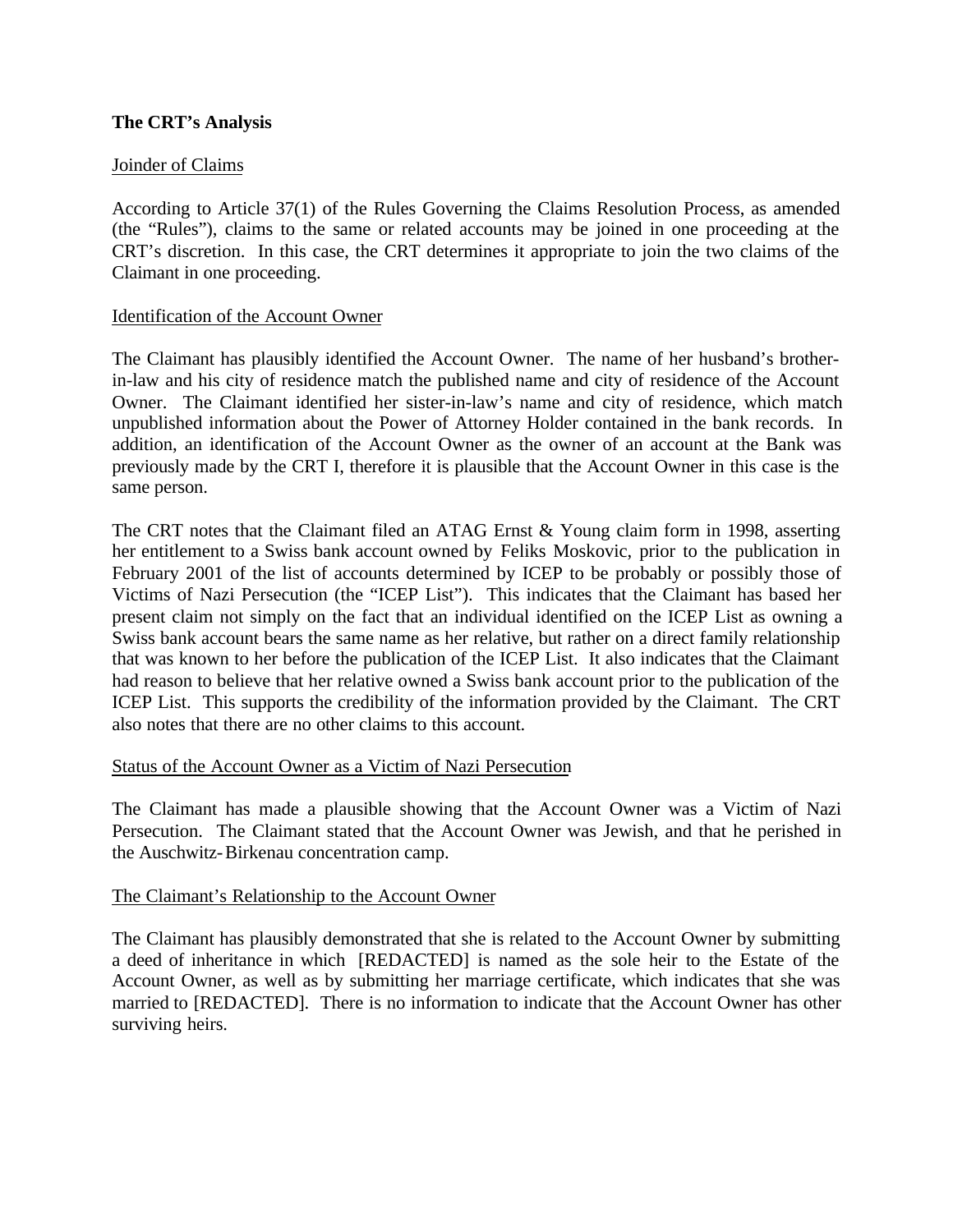#### The Issue of Who Received the Proceeds

Given that the CRT I made an award to the Account Owner for another account at the Bank, and given the application of Presumptions (f), (h), (i) and (j) as provided in Article 28 of the Rules (see Appendix A), the CRT concludes that it is plausible that the account proceeds were not paid to the Account Owner, the Power of Attorney Holder, or their heirs. Based on its precedent and the Rules, the CRT applies presumptions to assist in the determination of whether or not Account Owners or their heirs received the proceeds of their accounts.

## Basis for the Award

The CRT has determined that an Award may be made in favor of the Claimant. First, the claim is admissible in accordance with the criteria contained in Article 18 of the Rules. Second, the Claimant has plausibly demonstrated that the Account Owner was her husband's brother-in-law, and that relationship justifies an Award. Finally, the CRT has determined that it is plausible that neither the Account Owner, the Power of Attorney Holder nor their heirs received the proceeds of the claimed account.

#### Amount of the Award

In this case, the Account Owner held one demand deposit account. Pursuant to Article 29 of the Rules, when the value of an account is unknown, as is the case here, the average value of the same or a similar type of account in 1945 is used to calculate the present value of the account being awarded. Based on the investigation carried out pursuant to the instructions of ICEP (the "ICEP Investigation"), in 1945 the average value of a demand deposit account was 2,140.00 Swiss Francs. The present value of this amount is calculated by multiplying it by a factor of 12, in accordance with Article 31(1) of the Rules, to produce a total award amount of 25,680.00 Swiss Francs.

## **Scope of the Award**

The Claimant should be aware that, pursuant to Article 20 of the Rules, the CRT will carry out further research on her claim to determine whether there are additional Swiss bank accounts to which she might be entitled, including research of the Total Accounts Database (consisting of records of 4.1 million Swiss bank accounts which existed between 1933 and 1945).

## **Certification of the Award**

The CRT certifies this Award for approval by the Court and payment by the Special Masters.

Claims Resolution Tribunal

March 28, 2003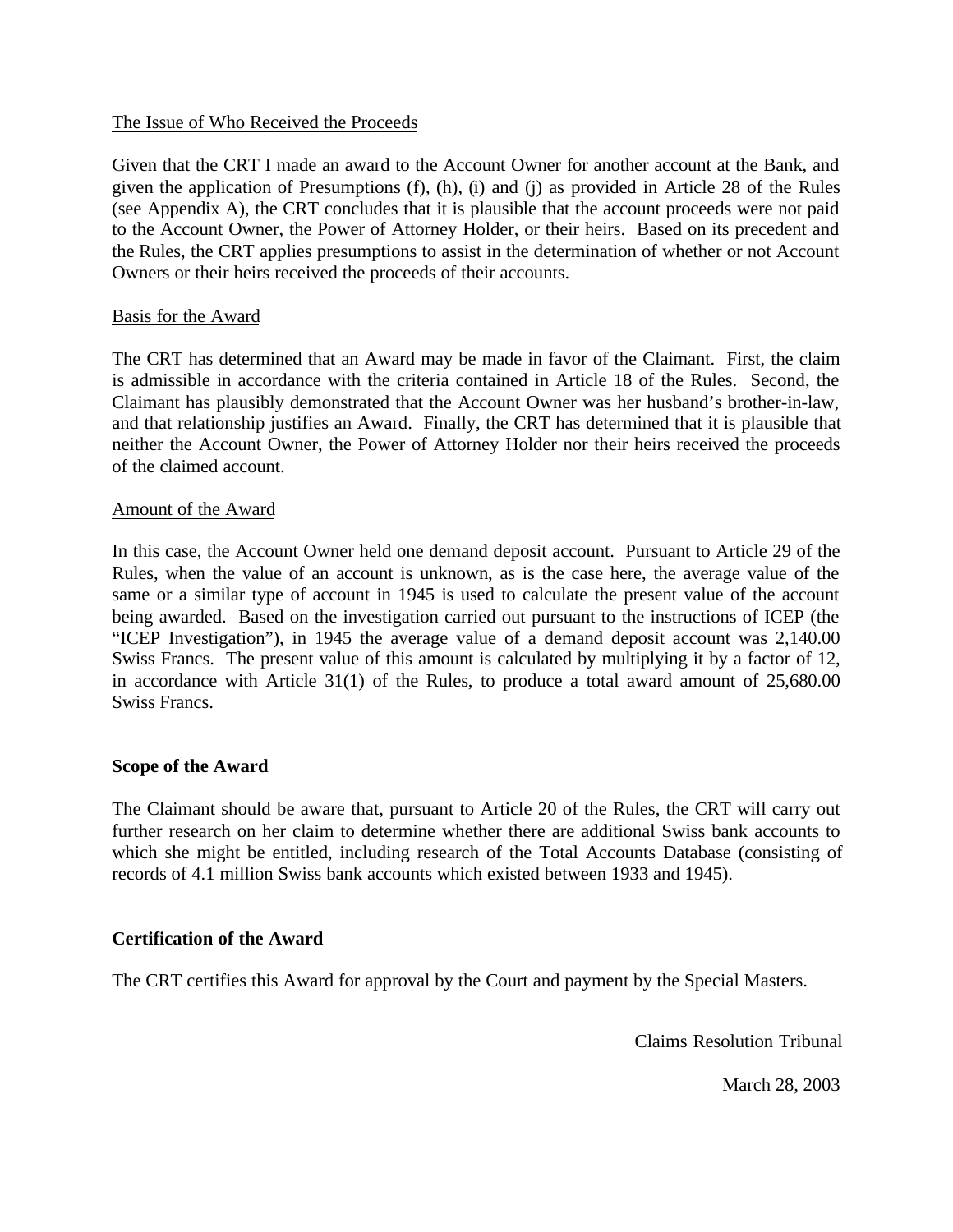# APPENDIX A

In the absence of evidence to the contrary, the Tribunal presumes that neither the Account Owners, the Beneficial Owners, nor their heirs received the proceeds of a claimed Account in cases involving one or more of the following circumstances: $<sup>1</sup>$ </sup>

- a) the Account was closed and the Account records show evidence of persecution, or the Account was closed (i) after the imposition of Swiss visa requirements on January 20, 1939, or (ii) after the date of occupation of the country of residence of the Account Owner or Beneficial Owner, and before 1945 or the year in which the freeze of Accounts from the country of residence of the Account Owner or Beneficial Owner was lifted (whichever is later);
- b) the Account was closed after 1955 or ten years after the freeze of Accounts from the country of residence of the Account Owner or Beneficial Owner was lifted (whichever is later);
- c) the balance of the Account was reduced by fees and charges over the period leading up to the closure of the Account and the last known balance of the Account was small;
- d) the Account had been declared in a Nazi census of Jewish assets or other Nazi documentation;
- e) a claim was made to the Account after the Second World War and was not recognized by the bank;
- f) the Account Owner or Beneficial Owner had other Accounts that are open and dormant, suspended, or closed to profits, closed by fees, or closed to Nazi authorities;
- g) the only surviving Account Owner or Beneficial Owner was a child at the time of the Second World War;
- h) the Account Owners, the Beneficial Owners, and/or their heirs would not have been able to obtain information about the Account after the Second World War from the Swiss bank due to the Swiss banks' practice of withholding or misstating account information in their responses to inquiries by Account Owners, Beneficial Owners, and heirs because of the banks' concerns regarding double liability;  $2^2$
- i) the Account Owners, Beneficial Owners, or their heirs resided in a Communist country in Eastern Europe after the War; and/or
- j) there is no indication in the bank records that the Account Owners, Beneficial Owners, or their heirs received the proceeds of the Account.<sup>3</sup>

l

<sup>&</sup>lt;sup>1</sup> See Independent Commission of Experts Switzerland - Second World War, Switzerland, National Socialism and the Second World War: Final Report (2002) (hereinafter "Bergier Final Report"); *see also* Independent Committee of Eminent Persons, Report on Dormant Accounts of Victims of Nazi Persecution in Swiss Banks (1999)